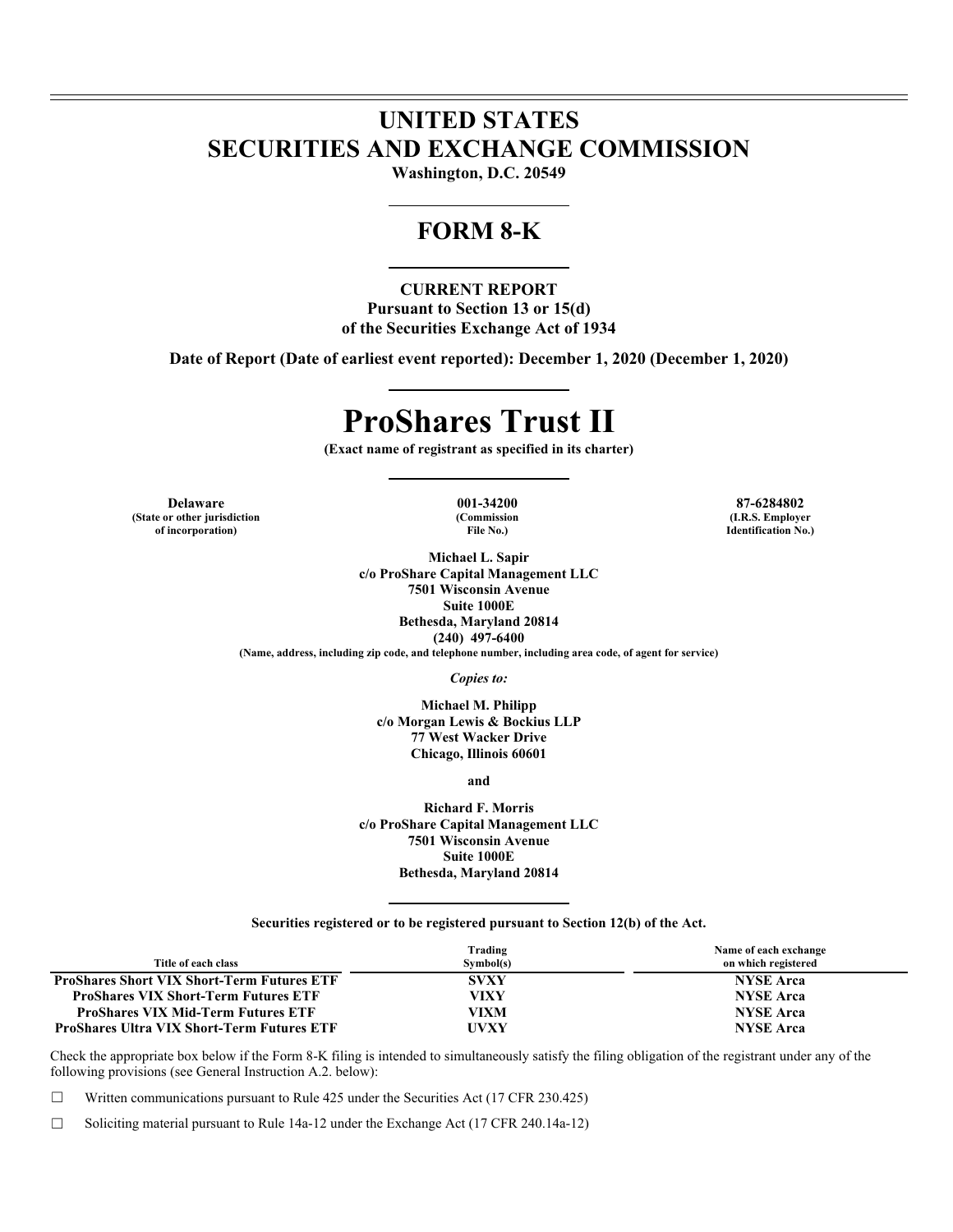- ☐ Pre-commencement communications pursuant to Rule 14d-2(b) under the Exchange Act (17 CFR 240.14d-2(b))
- ☐ Pre-commencement communications pursuant to Rule 13e-4(c) under the Exchange Act (17 CFR 240.13e-4(c))

Indicate by check mark whether the registrant is an emerging growth company as defined in Rule 405 of the Securities Act of 1933 (§230.405 of this chapter) or Rule 12b-2 of the Securities Exchange Act of 1934 (§240.12b-2 of this chapter).

### Emerging growth company □

If an emerging growth company, indicate by check mark if the registrant has elected not to use the extended transition period for complying with any new or revised financial accounting standards provided pursuant to Section 13(a) of the Exchange Act. □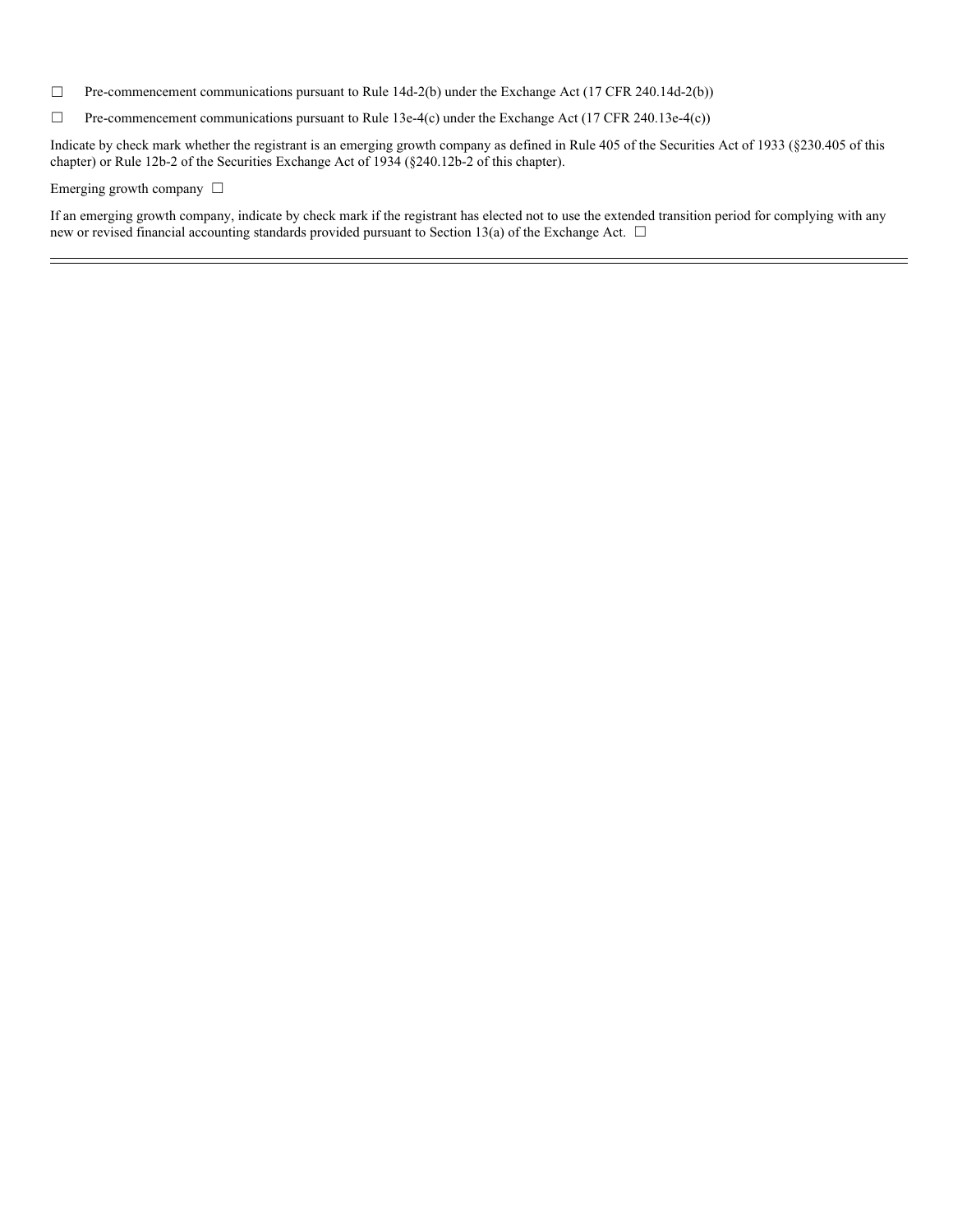# **Item 8.01. Other Events**

## Change to Exchange Listing

On December 1, 2020, ProShare Capital Management LLC (the "Sponsor") announced its decision to change the primary listing exchange of each of ProShares Short VIX Short-Term Futures ETF (SVXY), ProShares VIX Short-Term Futures ETF (VIXY), ProShares VIX Mid-Term Futures ETF (VIXM), and ProShares Ultra VIX Short-Term Futures ETF (UVXY) (collectively, the "Funds") from NYSE Arca, Inc. to Cboe BZX Exchange, Inc. The transfer of the Funds to the Cboe BZX Exchange, Inc. is expected to occur on or about December 16, 2020.

# **Item 9.01 Financial Statements and Exhibits**

(d) Exhibits

| Exhibit<br><u>No.</u> | <b>Description</b>                                                            |
|-----------------------|-------------------------------------------------------------------------------|
| 99.1                  | Press Release Dated December 1, 2020                                          |
| 104                   | The cover page from this Current Report on Form 8-K, formatted in Inline XBRL |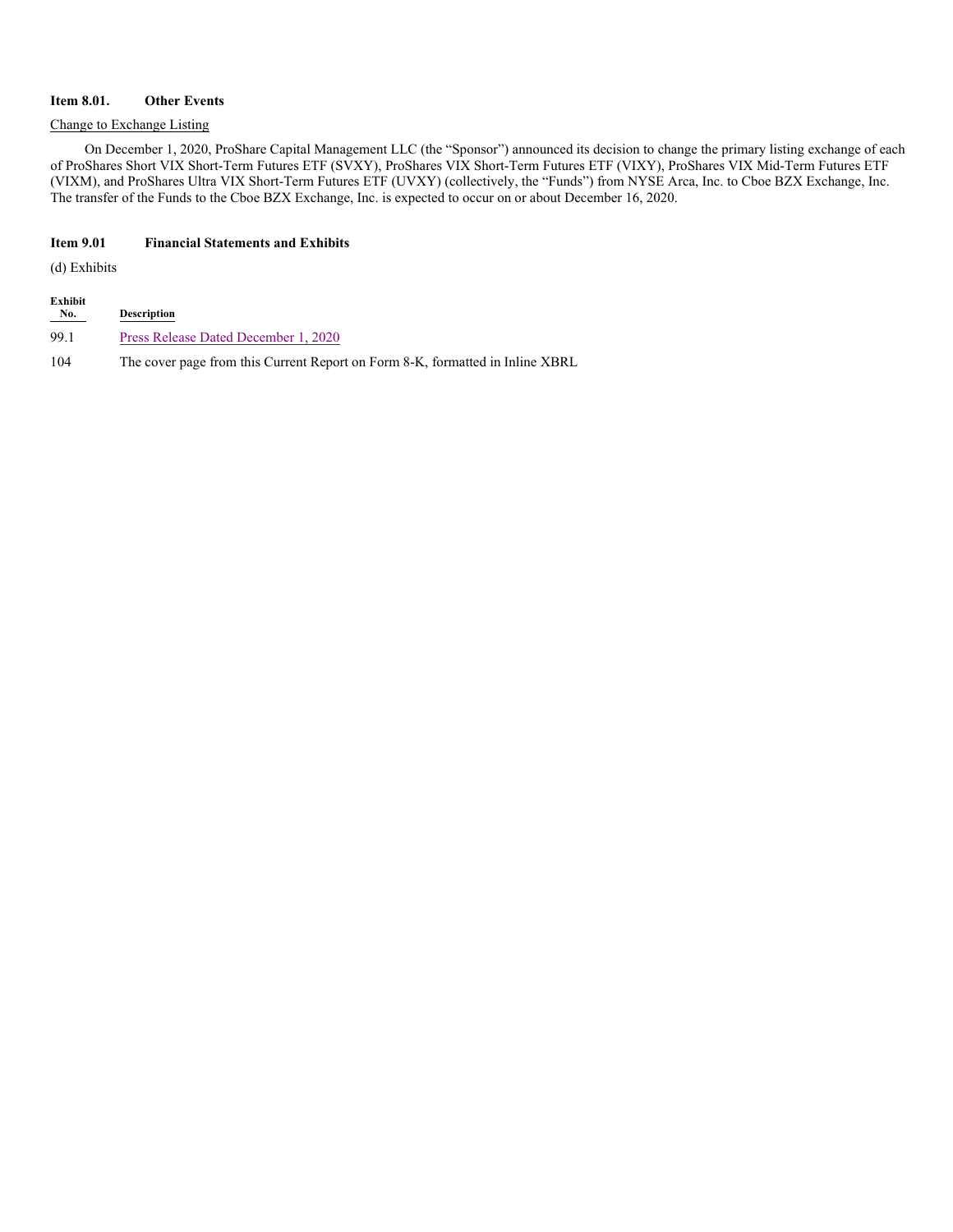# **SIGNATURES**

Pursuant to the requirements of the Securities Exchange Act of 1934, the registrant has duly caused this report to be signed on its behalf by the undersigned hereunto duly authorized.

Date: December 1, 2020

# **ProShares Trust II**

By: /s/ Todd B. Johnson

Todd B. Johnson Principal Executive Officer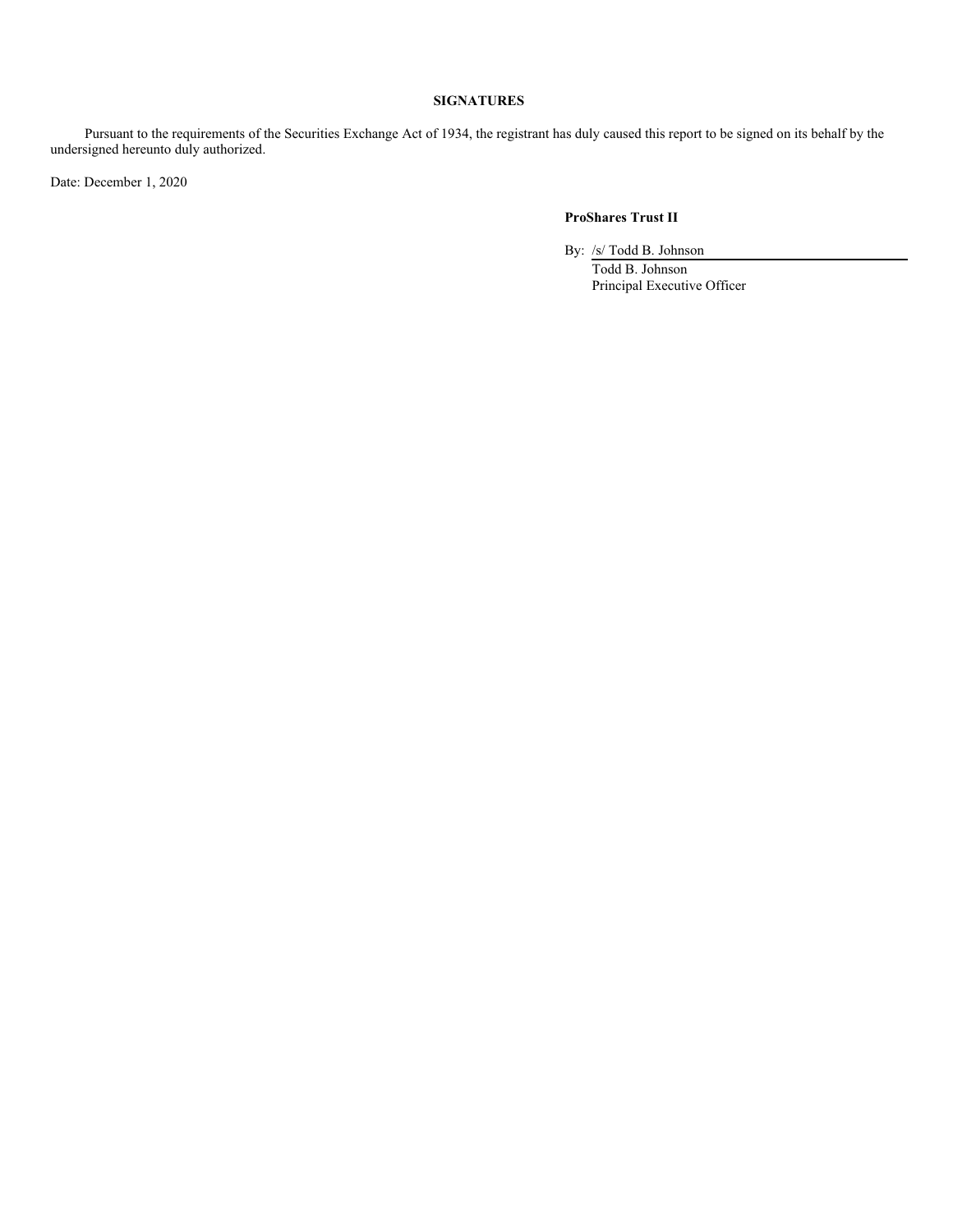#### **ProShares to Transfer Four Funds to Cboe BZX Exchange**

Bethesda, MD – December 1, 2020 – ProShares, a premier provider of ETFs, today announced that it will transfer the listing of four ProShares ETFs from NYSE Arca to the Cboe BZX Exchange on or about December 16, 2020.

Current shareholders of these ProShares ETFs are not required to take any action, nor is the transfer expected to have any effect on the trading of fund shares.

The following ETFs are transferring to the Cboe BZX Exchange:

| <b>ProShares ETF</b>                       | <b>Ticker</b> |
|--------------------------------------------|---------------|
| ProShares Short VIX Short-Term Futures ETF | <b>SVXY</b>   |
| ProShares Ultra VIX Short-Term Futures ETF | <b>HVXY</b>   |
| ProShares VIX Mid-Term Futures ETF         | <b>VIXM</b>   |
| ProShares VIX Short-Term Futures ETF       | VIXY          |

# **About ProShares**

ProShares has been at the forefront of the ETF revolution since 2006. ProShares offers one of the largest lineups of ETFs, with more than \$40 billion in assets. The company is the leader in strategies such as dividend growth, interest rate hedged bond and geared (leveraged and inverse) ETF investing. ProShares continues to innovate with products that provide strategic and tactical opportunities for investors to manage risk and enhance returns.

#### **Media Contact:**

Tucker Hewes, Hewes Communications, Inc., 212.207.9451, tucker@hewescomm.com

# **Investor Contact:**

ProShares, 866.776.5125, ProShares.com

### December 1, 2020

PLEASE NOTE: The Funds are benchmarked to an Index of VIX futures contracts. The Funds are not benchmarked to the widely referenced Cboe Volatility Index, commonly known as the "VIX." The Funds should be expected to perform very differently from the VIX or one and one-half times  $(1.5x)$  or one-half the inverse  $(-0.5x)$  of the performance of the VIX, as applicable.

**Investing involves risk, including the possible loss of principal.** Volatility ProShares ETFs are non-diversified and each entails certain risks, including risks associated with the use of derivatives (swap agreements, futures contracts and similar instruments), imperfect benchmark correlation, leverage and market price variance, all of which can increase volatility and decrease performance. Please see their summary and full prospectuses for a more complete description of risks.